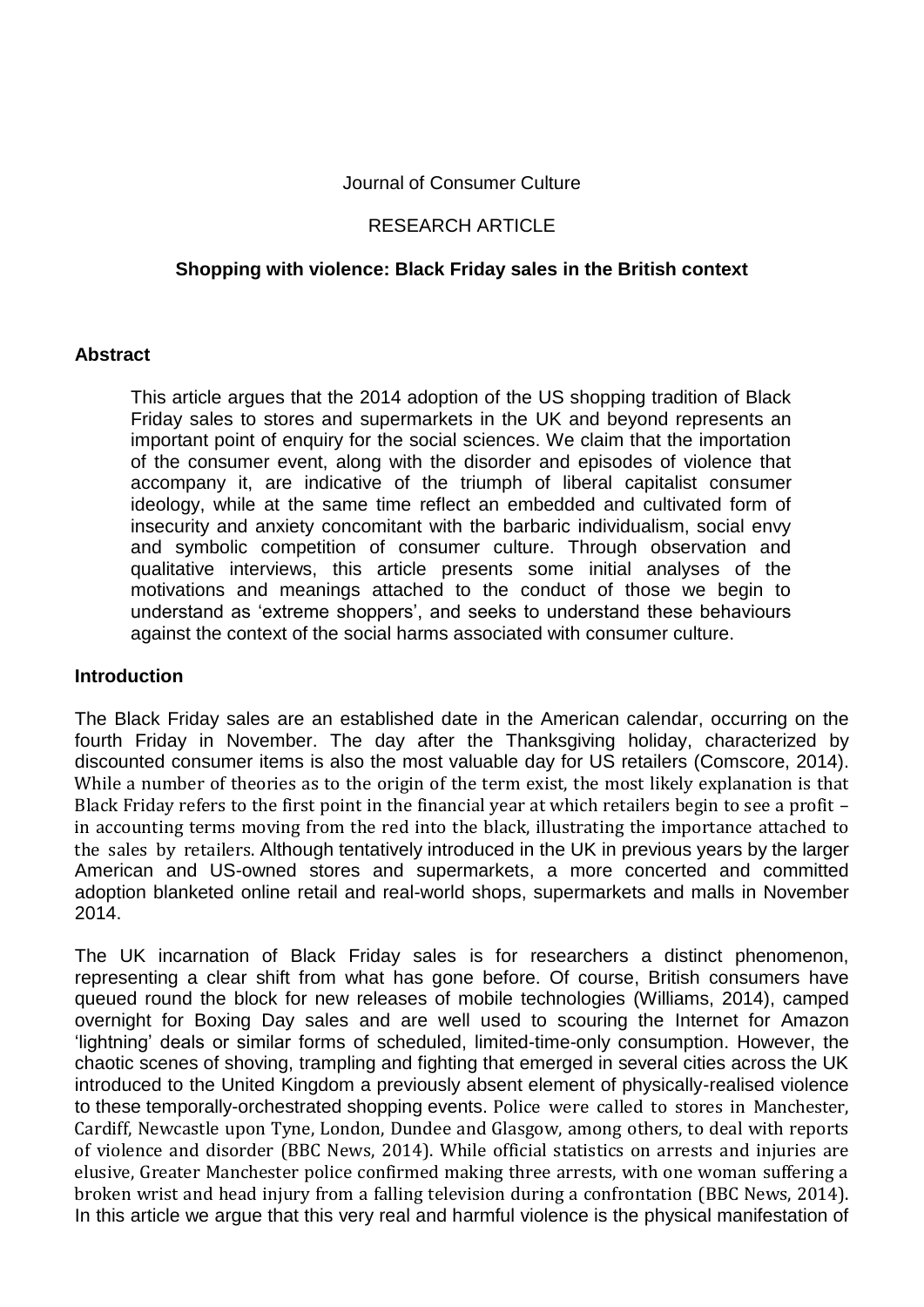a deeper symbolic violence that underpins, and is indicative of, the sharp end of consumer capitalism. These were not isolated incidences whipped into a moral panic by a hyperbolic media. We witnessed several exchanges of physical violence between customers in addition to abusive behaviour towards other shoppers and staff – none of which were deemed serious enough (or perhaps abnormal enough) to constitute arrest.

This article draws upon original qualitative research to explore the motivations behind some of those who opted to brave the crowds and go shopping, rather than - or in addition to - surfing the Web. We question the overly simplistic suggestion emanating from the majority of media outlets that those involved in the chaos and disorder of Black Friday UK 2014 were deviant; conveniently and simplistically described as 'yobs', 'thugs', or simply 'rotten apples' among the wider consumer population (Winchester, 2015). From the evidence presented here, it appears that the opposite is true: these are consumers who are *hyperconformist* in their unbridled adhesion to the central tenets of contemporary consumerism. It is imperative that in our analysis of the events and violence of Black Friday that we do not falsely conflate regulatory norms with culturallyembedded values (see Hall, et. al, 2008: 126-128). These were shoppers who, while breaking the social norms governing the fragility of non-violent pseudo-pacified relations in society (Hall, 2012), remained steadfast to the social and cultural values underpinning life in late-capitalism. It is important to remind ourselves here that immediately following bouts of aggressive, harmful, and violent behaviour, people were *paying* for their items and, of course, queuing for the privilege. Therefore, the willingness of individuals to engage in harmful behaviours, while conforming absolutely to the central convention of the shopping experience, demands greater interrogation in the context of a changing landscape of consumerism and social harm. Our position in the light of observational and interview data with Black Friday shoppers in the northeast of England is that these behaviours reflect the unadulterated triumph of liberal capitalist consumer ideology, and reflect underlying anxieties concomitant with the unremitting individualism, stimulation of envy and social competition of consumer culture.

### **Methods**

Observation and qualitative interviews (*n*=27) were carried out in a major city in the north of England. We spoke to people inside and outside major retailers of clothes, electrical goods and large department stores, recording interviews on a handheld recording device. Due to the transitory nature of the sales and the way in which individuals were moving through the spaces occupied by Black Friday sales, it was impractical to hand out and expect completion of consent forms. These were determined individuals, intent on achieving immediate goals. Instead, verbal consent was recorded. The interviews were best described as opportunistic in nature, and averaged around 20 minutes in length. Our respondents varied in terms of age and gender, some were shopping alone while others were with family members or friends. The interviews themselves were semi-structured; we pressed individuals where possible on their motivations for entering into the fray and often used reference to their shopping bags as prompts to keep the conversation on track.

Due to the fleeting nature of the interactions and the shopping event itself, this piece of research cannot lay claim to being a definitive study of the complexity and social harms associated with consumer culture. The theoretical arguments made in this article are based on an extremely limited sample in only one city, but do illustrate a range of factors and issues that are worthy of more in-depth thought and further research.

### **Shopping and consumerism**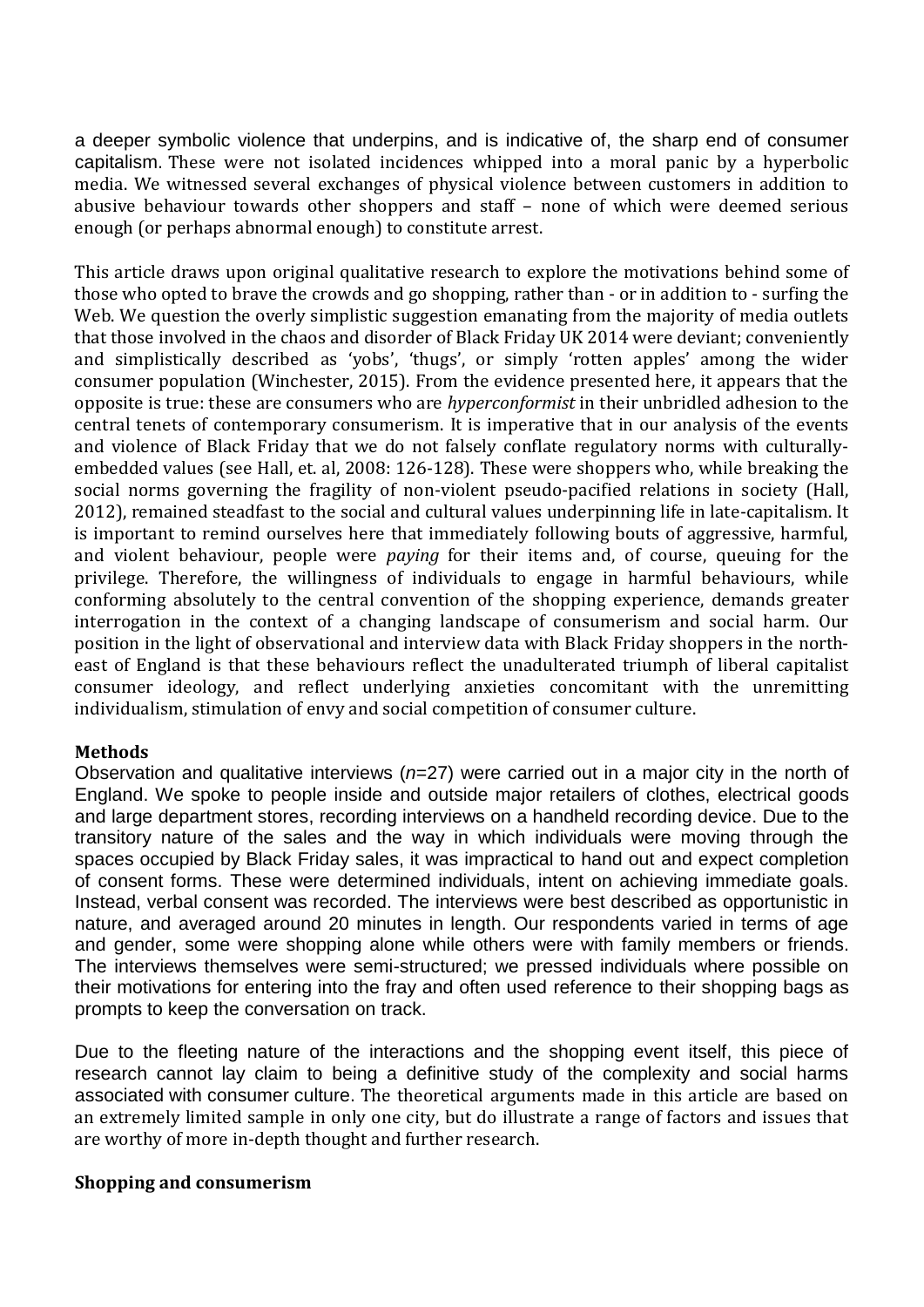Shopping is integral to what we have come to describe as consumer society, being irretrievably linked to presentation of identity and lifestyle. It promises to offer an unlimited choice of opportunity for self-gratification which, according to Zukin (2005), is one of the reasons it is so powerfully seductive. The very act of shopping itself is similarly powerful, with some research indicating that being seen to have shopped in a particular store can be a more potent status symbol than the actual ownership of the consumer item (see Hall et al., 2008). In this respect then, the sum of shopping is demonstrably more than its constituent parts of buying and owning. Furthermore, some commentators (Campbell 1987) have identified 'neophilia' as a defining feature of late modernity. The endless pursuit of the new is a vital component of capitalism, generating new markets phantasmagorically out of the old. The positive feelings (Tauber, 1972) associated with shopping, and the veneer of sociability that overlies such connected activities as 'going for coffee' at one of the myriad coffee chains located on street corners, suggest that we can view 'going shopping' as a leisure activity. To use the typology of Robert Stebbins (1997), shopping assumes the mantle of 'casual' leisure for most people, requiring little in the way of practice, expertise or specialized knowledge. We can also claim that the ready availability of credit through credit cards and pay-day loans ensures that it is a relatively inclusive activity, especially once we take into account the democratizing effect of the proliferation of designer outlet stores, which have had the effect of significantly broadening the demographic of those able to access 'designer' labels (Winlow and Hall, 2013).

Shopping in and of itself is worthy of detailed exploration. It is a practice both indicative and reflective of a range of social pressures and strains that constitute social life within late modernity. Fundamentally, shopping as an activity relies on the velocity of fashion (Appadurai, 1986) – the constant renewal of consumer goods within a marketplace - in tandem with a perpetual creation and re-creation of desire within consumers. As such it is vital for clothing, music, electronic items and so on to periodically fall out of fashion, to adhere to the life cycle of commodities which positions the new artefact as novel and desirable, a source of positive identity association and a lifestyle signifier. These attributes reflect on the individual, positioning them as 'admired and invited' (Bourdieu, 1984), before the items are identified as out of date, obsolete and in need of immediate replacement. For the individual, cultural irrelevance looms unless the latest models can be acquired and competently displayed.

A number of commentators have rightly acknowledged the changing landscape of the shopping experience, pointing towards the increasingly homogenized high streets, the ubiquity of online shopping and perpetual rationalization (Ritzer 1993; 2001). Online shopping in particular appears to have had a cultural and financial impact upon how purchases are made, with an array of online-specific sales and offers, such as the promotion of Cyber Monday (Swilley and Goldsmith, 2013). However, there is an aspect of the shopping experience that cannot be experienced through a click of a mouse or tap of the touch screen on a mobile phone. Despite the undoubted convenience of these online shopping experiences, which reduces search time whilst simultaneously negating travel and parking costs (Burke, 1997, Jarvenpaa and Todd 1997), there is something about the process of entering a shop and purchasing consumer goods that fleetingly connects at the heart of the postmodern subject. The shoppers we interviewed described the experience of shopping in-store in extremely affective terms, emphasizing the immediacy of being able to touch, feel, and even instantly use the consumer items they desired in ways that suggested the physical presence of the commodity had a seductive and alluring quality. When asked about why they chose to come out to the sales, Jackie, a 42-year-old caterer, and Toby, a 27-year-old in marketing, offered responses indicative of many shoppers' feelings about the embodied quality of shopping in-store: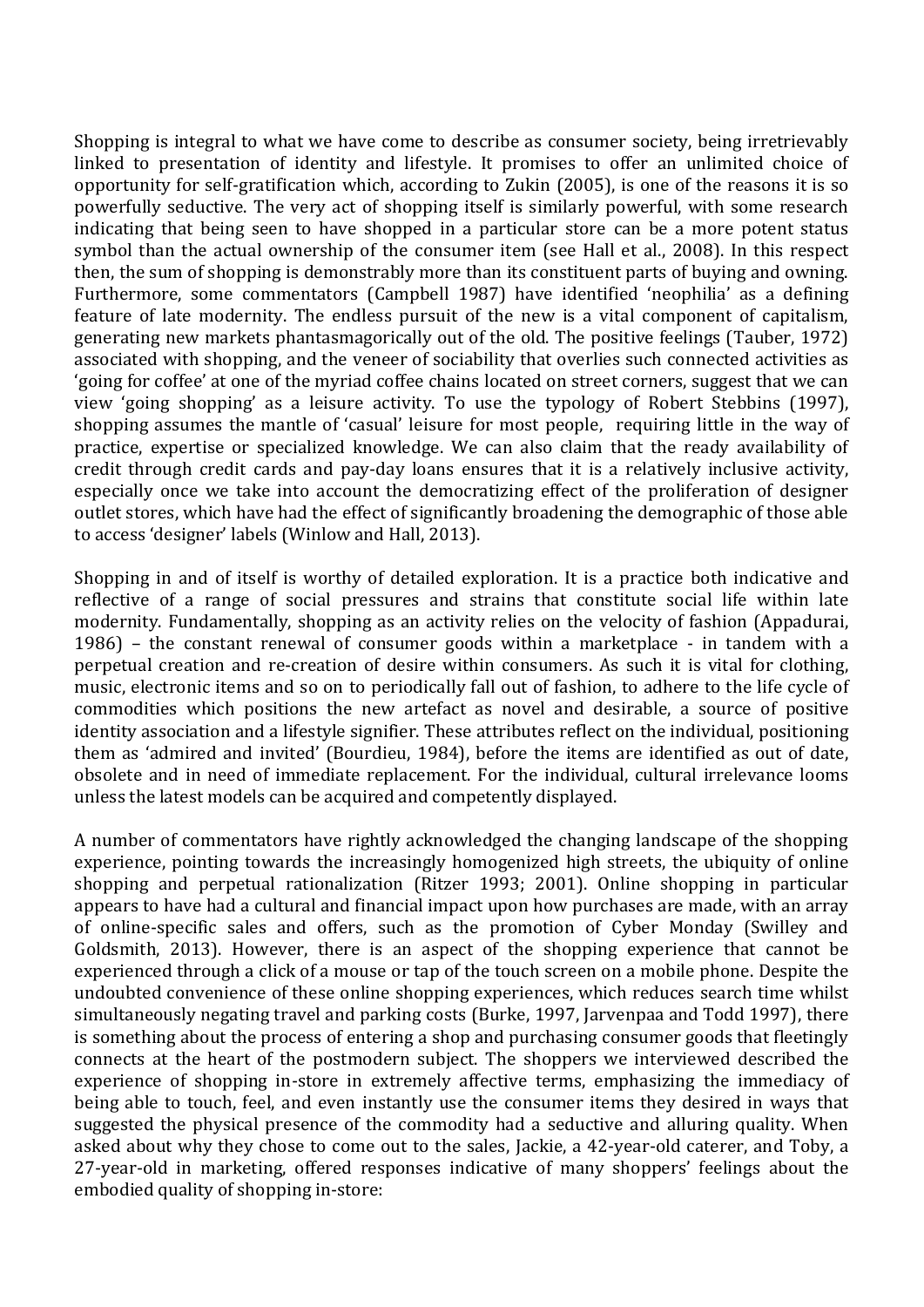**Jackie**: When I do me Tesco shop, it's all about getting it done quickly and out of the way. But it's more fun to come out and see all the things you could get. Being able to buy a pair of shoes and pick them up off the shelf. Feel them, look at the little straps and details. Try them on, imagine yourself in them. Gives you a nice feeling. You're a bit giddy really, so chuffed. Shopping online you're *hoping* they're as good as you imagined. But you have to wait for them to arrive instead of going home all pleased and getting them out the box again, trying them on.

**Toby**: It's just that you get it straight away. I bought a phone today. Didn't need one, but I went into the phone shop and just saw the new Samsung sitting there. Just looked so cool and sleek. Then I picked it up and held it in my hands and it just *felt* cool. So I bought out my contract and got it. No way would I have got it if I hadn't picked it up and flicked around with it a bit. Once I did that, it had the hooks in me.

Here we see how objects within this cultural sphere take on an almost mystical quality with their appeal and availability for immediate gratification acting as a 'siren song' for the overwhelmed consumer. Marx refers to this process as reification, but this concept does not quite convey the extent to which consumer objects have the ability to act as reflective mirrors of identity and distinction, temporarily staving off the anxiety of cultural obsolescence and for the individual providing a precious sliver of relational security, if only fleetingly. More evidence for this comes in the form of the young working class males that form the basis of Hall et al.'s research (2008), and again in the actions of individuals interviewed by Treadwell et al. (2013) in the wake of the 2011 riots. Here, individuals would sell stolen or looted goods in order to then access legitimate consumer markets, buying designer clothes, electronic items and accoutrements, finding meanings and cultural identity within the legitimate purchase of branded items. In this way they were able to elevate themselves above those who are unable to afford the genuine article and so buy knock-offs, and are able to inspire envy among those who recognize the difference.

Central to our understanding of the contemporary shopping experience is the proliferation of the 'non-space' with regard to consumer experience (see Augé, 2008). The non-space is encapsulated by the homogenized shopping experiences offered by the high streets of British towns and cities, but is perhaps even more neatly exemplified by the proliferation of the shopping mall, a relative newcomer to the consumerist landscape outside of the USA. Despite the highly polished floors and the painstakingly designed shop fronts, or the abundant opportunities for distraction and restitution through a bewildering array of hot drinks in franchised coffee shops, these are not joyful organic social spaces brimming with opportunities for interaction with social diversity in a 'cosmopolitan canopy' (Anderson, 2011). Rather, the surveillance cameras, security guards and uncomfortably contoured perches in these sterilized and visually open 'defensible spaces' constitute a spatial design which attempts to 'keep space to its specificity' (de Jong and Schuilenberg, 2006). There can be little doubt that here, the shopping mall is efficiently geared to the singular function of consumption. The overtly visible nature of these measures and the draining of any communal or social character from the shopping centre creates an asocial and individualistic spatial atmosphere which encourages a retreat from the social into the narcissistic consumer desires of the self (Raymen, 2015). These are spaces of physical transience bereft of any collective sociability, creating a habitus conducive or comfortable only to the individual willing to spend. The ubiquity of these dedicated consumerist spaces, when viewed alongside the commodified and homogenized night time economy and the increasingly corporatized and Americanized music and film industries, confirms the primacy of consumer capitalism. There is a suggestion that the societal impact of western culture's unswerving emphasis on and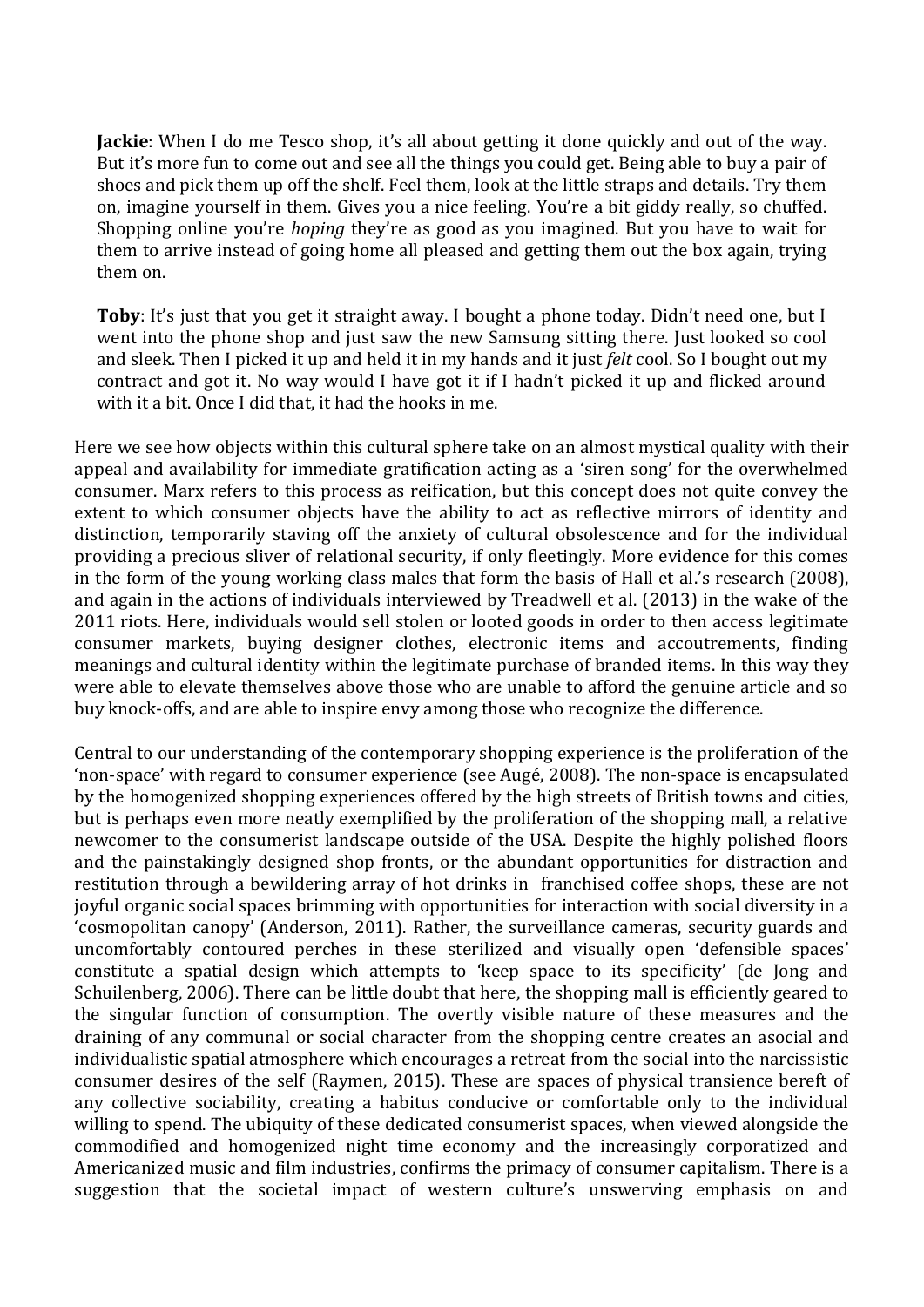commitment to consumerism – reflected in the design of the all-encompassing cosmos of the spatial – has had broad reaching effects on society and the dominant ethical norms, redefining:

what is regarded as acceptable and unacceptable, proper and improper, legitimate and illegitimate, or praiseworthy and blameworthy behaviour in the light of the moral principles (e.g. justice … fairness, decency … authenticity, reliability) … changing the criteria by which people evaluate their own and each other's actions (Weigratz, 2010: 124).

In this way, we can view the apparently destructive, antisocial behaviours associated with Black Friday shopping as an *intrinsic externality* of the dominant structural and subjective driving forces behind the political-economic landscape of neoliberal society, and in this way entirely in keeping with or aligned to the everyday, law-abiding forms of consumption, credit and legitimized/sanitized incarnations of the consumer-finance economy (see Horsley, 2015).

### **Motivation**

The reasons why people funnelled into supermarkets, shopping centres and stores in such numbers require exploration if we are to understand the broader cultural contexts in which these behaviours occur. In this sense, we can see shopping practices as inextricably linked to the peculiar pressures bearing down upon individuals today. The sales, special offers and 'unmissable' deals that litter our email inboxes, print and broadcast media are illustrative of the perpetual crisis evident in the 'real' economy (the sector that is concerned with the production and distribution of real services and goods, as opposed to the casino economy of banking and finance). Consumption is an essential component of the economy, with private consumption accounting for 64 per cent of GDP in the UK, and 67 per cent in the US (ONS, 2014). With so much invested in consumption, and the perpetuation of massive debt accumulation driven by wage compression for the majority, the global economy has the potential to be destabilized should the wheels of consumption grind to a halt, with epic recession or depression a real possibility (see Rasmus, 2010). The promise of a bargain, along with the anxiety associated with missing out, provide the system with the little jolts of energy needed to sustain forward motion in the shape of economic growth, while committed consumers are required to create the demand for the consumer goods that are so important to the fragile economy.

An endless supply of consumer-first subjects (Bauman, 2003) is maintained through a process in which anxiety and low self-esteem are cultivated and commodified within youth (Bakan, 2011). Central to this task are of course the advertising and marketing industries, denounced as predatory practices over a century ago by Thorstein Veblen (2007) [1899]. In this way, the market is essentially tasked with both producing the supply and cultivating the demand to maintain favourable and steadily increasing economic growth (see Harvey, 2010). Today, the creation of hyper-sexualized scripts for marketing a range of products from thong underwear, padded bras, and cosmetics to children as young as five seems to illustrate this point. These practices are widely viewed to be linked to an array of harms to girls and young women; a lack of body confidence, eating disorders, shame, anxiety and unhealthy sexual attitudes and practices that are likely to last into adulthood (Bakan, 2011). At the same time that they are besieged by materials depicting unrealistic body ideals, children are also aggressively marketed junk food and unhealthy lifestyles. In the US alone, an estimated \$4.2bn a year is spent on advertising high sugar breakfast cereal, sugary drinks and fast food through a range of media outlets, sponsorship of sports teams and music events that target a youthful audience (Bakan, 2011). Of course, the advertising industry does not solely concentrate on children and young adults. By commodifying the symbolism of youth, we can witness an industry selling adult identities to children, while at the same time pushing infantilizing consumer identities onto adults in a consumer culture where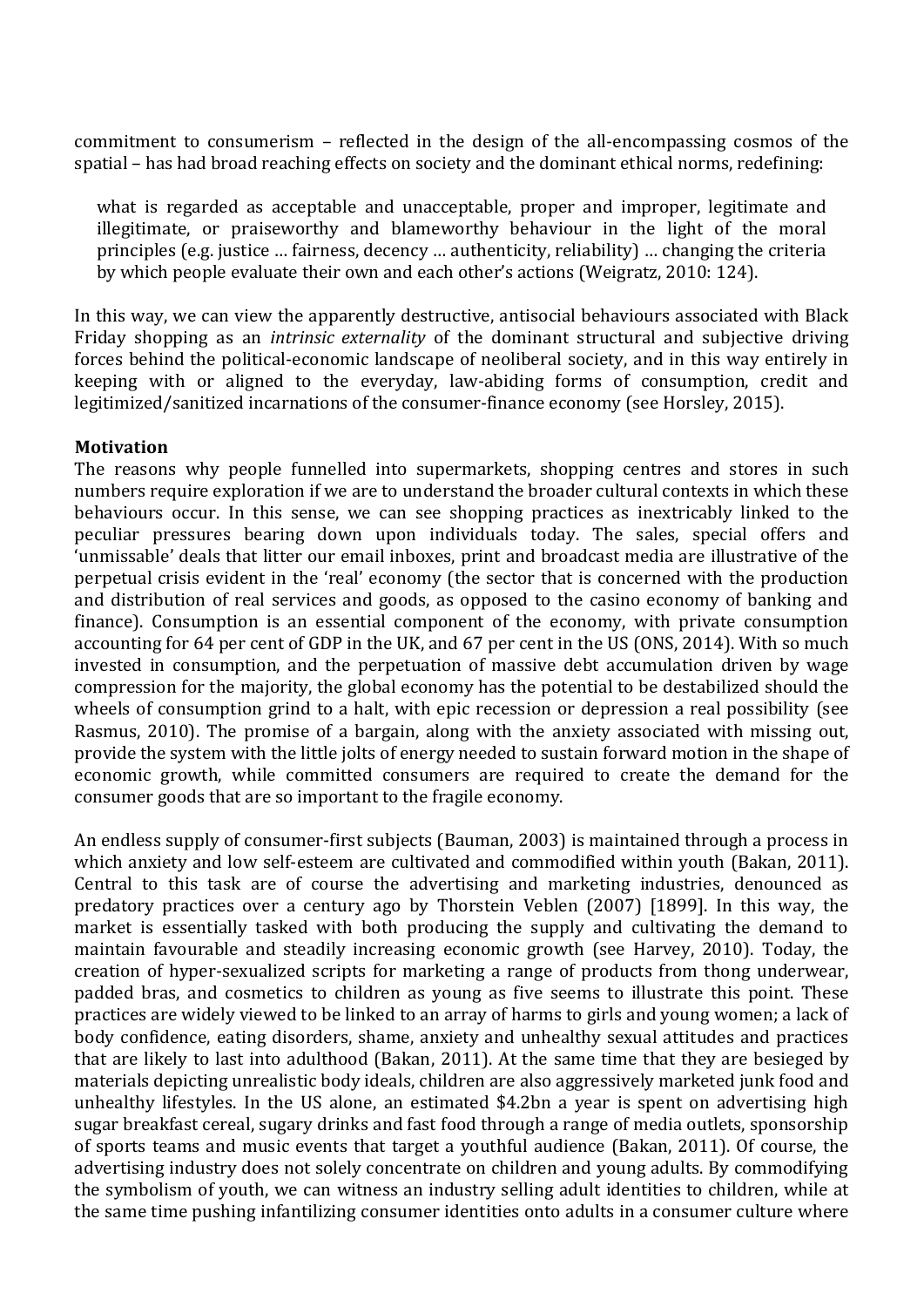youth and the appearance of youthfulness are directly linked to vitality, sex appeal and the somewhat amorphous concept of 'cool' (Hayward 2012; Smith, 2014).

While the marketing industry is essential in the creation of new and continuing demand for a range of easily accessible and discardable consumer identities, it also plays an important role in creating and maintaining a generation of disaffected, post-political subjects. Traditional forms of identity – those rooted squarely in social class and a communal recognition of exploitation and class struggle – are discarded and replaced with 'the deracinated, depoliticized and cosmopolitan subject of consumerism' (Hall, 2012: 375). We can be in no doubt that consumer culture has succeeded in addressing the very anxieties that it creates. This is a process that is broadly presented as democratic, giving the entire population not only *what* they want, but anything they *could* want. A consumerist playscape is created where all are invited and where, thanks to the proliferation of mass-manufactured and mass-marketed consumer objects, affordable luxury is within the grasp of all consumers who are able to creatively craft unique identities through skilful manipulation of symbolic consumer items in the sign-object system. This is a system with the potential to generate anxiety, inadequacy and a sense of isolation should individuals be unable to competently operate within circuits of ornamental consumerism.

While it is tempting to discuss the motivations of the Black Friday shopper as rooted in relative deprivation, this perspective is inadequate. Our interviewees did not perceive themselves as being deprived or excluded. Rather the deals and savings offered by the Black Friday sales enable individuals to demonstrably advertise their *inclusion* through the symbolic value attached to the majority of items included in the sales. Any sense of deprivation is therefore not attached to the object itself, but rather the identity or *potential-for-identity* that the products may bestow. Nik, a 22-year-old student and local bartender, utilizes a slogan-like description of 'update yourself' to depict the power of potential identity and identity deprivation quite explicitly:

People are getting crazy because it's an opportunity to update yourself. Like a *real*  opportunity, where you can afford it. You know how it is. You look at your wardrobe and you don't want to wear anything. You want to feel different, change your look. Otherwise it gets stale, you kind of fade because you just always look the same. Same shirt, same phone, same gear. You know when you get a new phone, or a nice pair of shoes or a flash bit of jewellery. You feel proppa fresh. Just have that confidence, you know you look good. You just feel it and it changes everything.

Our observational work around the shopping centres and supermarkets of the city suggested that the vast majority of the products on sale under the Black Friday banner were 'positional' items (Hirsch, 1977) – televisions, trainers, clothing and so on, which promise or signify a position of social distinction within a symbolic order that recognizes and reflects the narcissistic relation to consumer culture as freedom, creativity and success (Smith 2014; Hall et al., 2008). While the democratizing effect of mass consumerism is often portrayed or understood as a social 'good', an unproblematic route to inclusion and reflective of equality in times of rising inequality, the reality we would suggest is somewhat more insidious. The circuits of self-expression and attendant consumer markets serve to aggravate the anxieties and social divisions that emerge from relentless social competition and aggressive comparison (James, 2010). These were not individuals who felt 'deprived' or inferior in relation to those who 'had' the items they desired. On the contrary, the shoppers we spoke to desired those items that reflected their personal sense of superiority over the 'herd' of the general population from which the 'cool individualism' of consumer culture teaches its subjects to be different (Hall et al, 2008).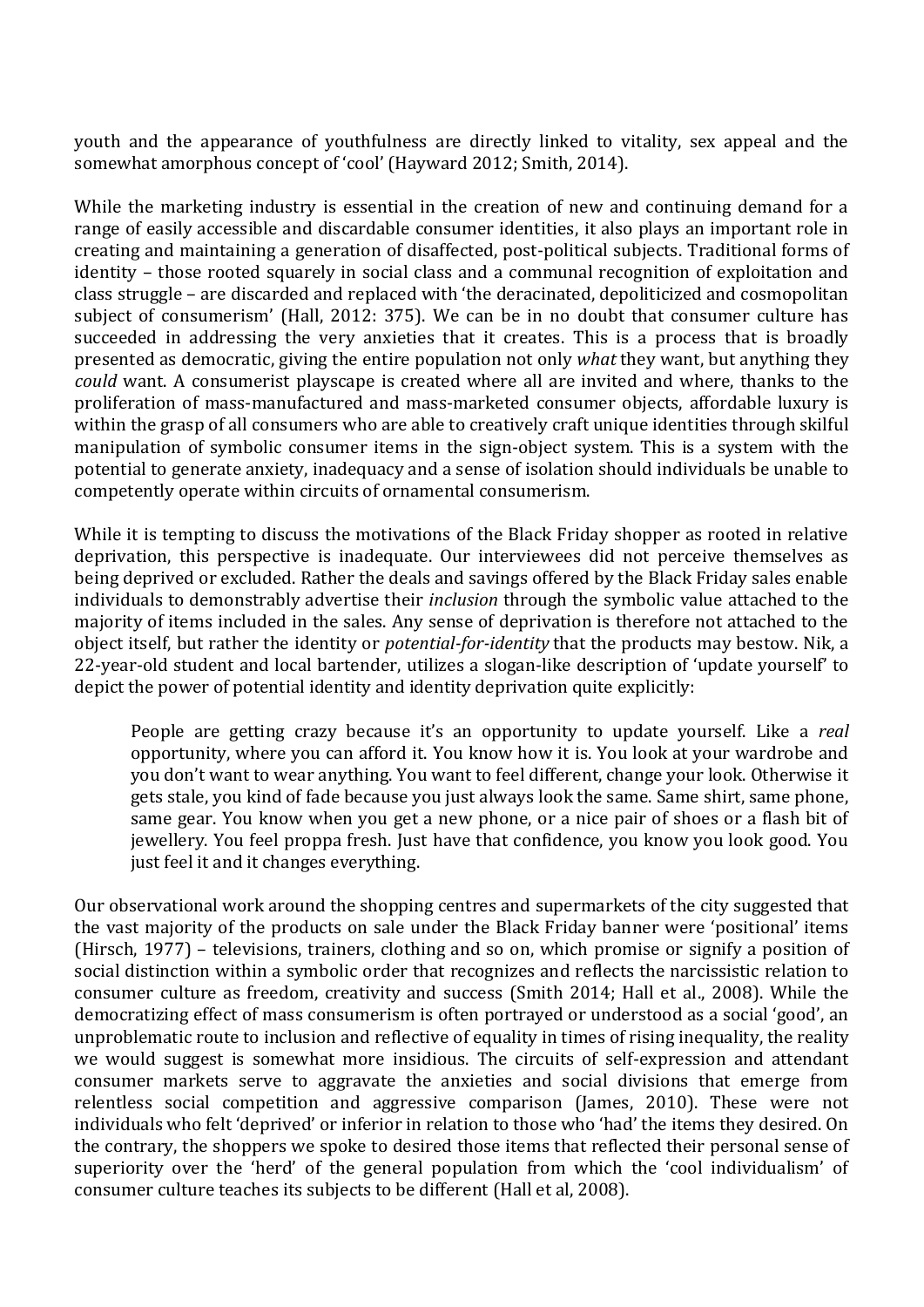Here, we are not denying the human capacity for creativity, nor negating the existence of an underlying desire on the part of individuals to attain freedom. However, as Hall (2012: 379) suggests:

We are ... driven by our material nature to be free, but becoming so is still an extremely difficult task; so precarious, traumatic and daunting, that it can be hijacked by fake ideologies that offer comforting alternatives.

In this sense then, we should not underestimate the power of ideology in creating a comfortable homeostasis in which nothing has to change. As Fisher (2009: 8) points out, the dominant ideology is characterized by a state of capitalist realism, a doxic acceptance of capitalism as the only option, which 'seamlessly occupies the horizons of the thinkable'. The 'capture' of the individual by the ideology surrounding consumer capitalism is essential in propelling the individual into a social order dominated by the assiduous acquisition and display of cultural symbols and artefacts.

#### *Missing out*

An unwavering adherence to consumerist ideology recurred throughout discussion with our respondents. Several referred to an insistent fear of missing out, were they to deny availing themselves of the opportunity that presented itself. Emily, a 26-year-old administrative assistant, captures this palpable anxiety here:

I think people would just feel like they're missing out, so they get crazy. I mean they're being pricks, but I don't properly blame them because they don't wanna lose out. Like I'm dead chuffed I got this for that price [Holds up bag]. Proper buzzing. But I'd be feeling equally shite if I hadn't been able to.

You also want to have the stuff your mates have, you kind of bond over it. You get left out if you don't have the new phone or the new iPad or the new TV package, yeah? It's the same reason people bond over music and that or what they watch on telly. So we all wanna be here

The source of this anxiety cannot be reduced to a vague desire to be 'involved'. Rather, it is indicative of a much broader sociocultural process that has penetrated the late-modern individual's subjectivity, characterized by what Slavoj Žižek (2002) describes as a reorientation of the cultural superego. For Freud, the superego was responsible for inducing a savage form of guilt associated with the pursuit of pleasure and giving into the base desires of the id. Today, we are more likely to feel guilty at our failure to avail ourselves of opportunity. Missing out is likely to evoke the feelings of guilt and shame that would more traditionally be associated with giving in to the desires of the id. For Emily then, the inability to flaunt her competence, her savvy within the competitive consumer marketplace is a source of anxiety.

For some consumers, such as Keith, a 32-year-old doorman at a number of local nightclubs, Black Friday offered an opportunity to dip into new markets, purchase the indicators of social capital synonymous with formal modes of dress rather than jeans and T-shirts.

I'm a scruffy bastard. But I like to think that maybe I'd be the kind of bloke that'd wear a suit. Kind of change my style and that. Wear nice clothes and that, smart like. Not just jeans and a T-shirt like I usually do. I was in that mode when I was in there y'know? I wasn't getting the stuff I usually get. I mean I got some of that. Sensible. Get some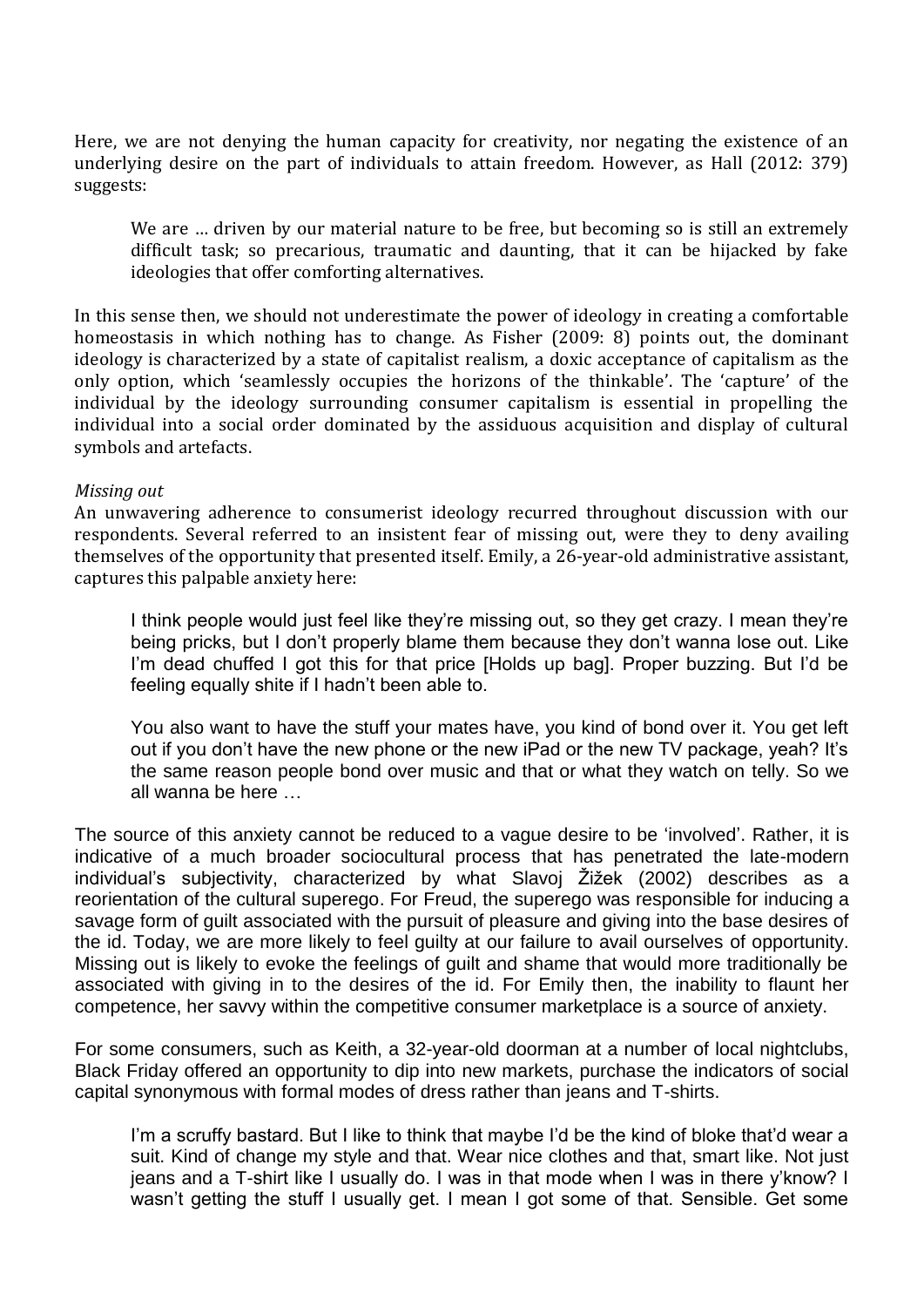new clothes that you going to wear. But I was more imagining meself in these other clothes. Thinking like 'Oh that's proppa smart'. Y'know? That's what I was thinking about so I picked it up ... Just like you wanna change it up and be a different person you know. If there's ever a day to do that it's when the deals are on y'know? I've been thinking about it for a while like, but stuff always gets in the way you know. And you can't buy the lot because it's too expensive.

While some commentators (Hall, 1988; Fiske, 1991) may offer a rather celebratory interpretation of Keith's desire to transform himself through participation in the market, a feat only achievable thanks to the sheer variety of consumer choice, others rightly highlight the trivial, transitory and superficial nature of these circuits of consumption:

The idea that 'you can be anything you want' … has come to mean that identities can be adopted and discarded … But if choice no longer implies commitments and consequences … the freedom to choose amounts in practice to an abstention from choice (Lasch, 1985: 38)

The very fact that we have no choice but to choose (see Giddens, 1991) suggests that making choices has become mandatory – which is, to say the least, a peculiar form of freedom. Therefore, to ally consumer choice so closely to freedom is a mistake. The choice is simply to choose from one of a set array of options, rather than the unfettered freedom that is implied through much of the literature and rhetoric. As Bauman points out:

Individual choices are in all circumstances confined by two sets of constraints … One set is determined by the agenda of choice: the range of alternatives which are actually on offer. All choice means 'choosing among', and seldom is the set of items to be chosen from a matter for the chooser to decide … [the second set of constraints] is determined by the code of choosing: the rules that tell the individual on what ground the preferences should be given to some items rather than others and when to consider the choice as proper and when as inappropriate. (1999: 72– 73)

Bauman is not alone in dismantling the assertion that consumer culture is a breeding ground for creativity and freedom. Heath and Potter (2006) reveal the individualized identities manufactured and presented by the advertising and marketing industries have more in common with the barbarian mentality espoused by Veblen than the carefully cultivated images and lifestyle that reflect upon the competent consumer, driven by a form of perpetual motion engendered by the oscillation of artefacts between cool and uncool. For Veblen (2007; Mestrovic, 2003) individual distinction is achieved through self-aggrandizement, a desire for admiration and the need to cause a sense of envy in others through violent and antisocial means. In order for one person to feel attractive, others must be deemed ugly; for one to be sophisticated, others must be denigrated as common. It is this process that lies at the heart of the overt instances of acquisitive violence and aggression that dominate scenes in the shopping centres and supermarkets on Black Friday.

#### *Impulsive purchases*

For the most part, our respondents tended to admit to a degree of impulsivity when making purchases in the chaotic environment of the Black Friday sales. Retailers of course would characterize this as a success, as vindication of the hard work and business psychology behind the careful arrangement of products, the advertising and the planned route on which shoppers are led round the store (Desrochers and Nelson, 2006). However, the impulsive purchase is more likely to be bound in the complexity of consumer society where the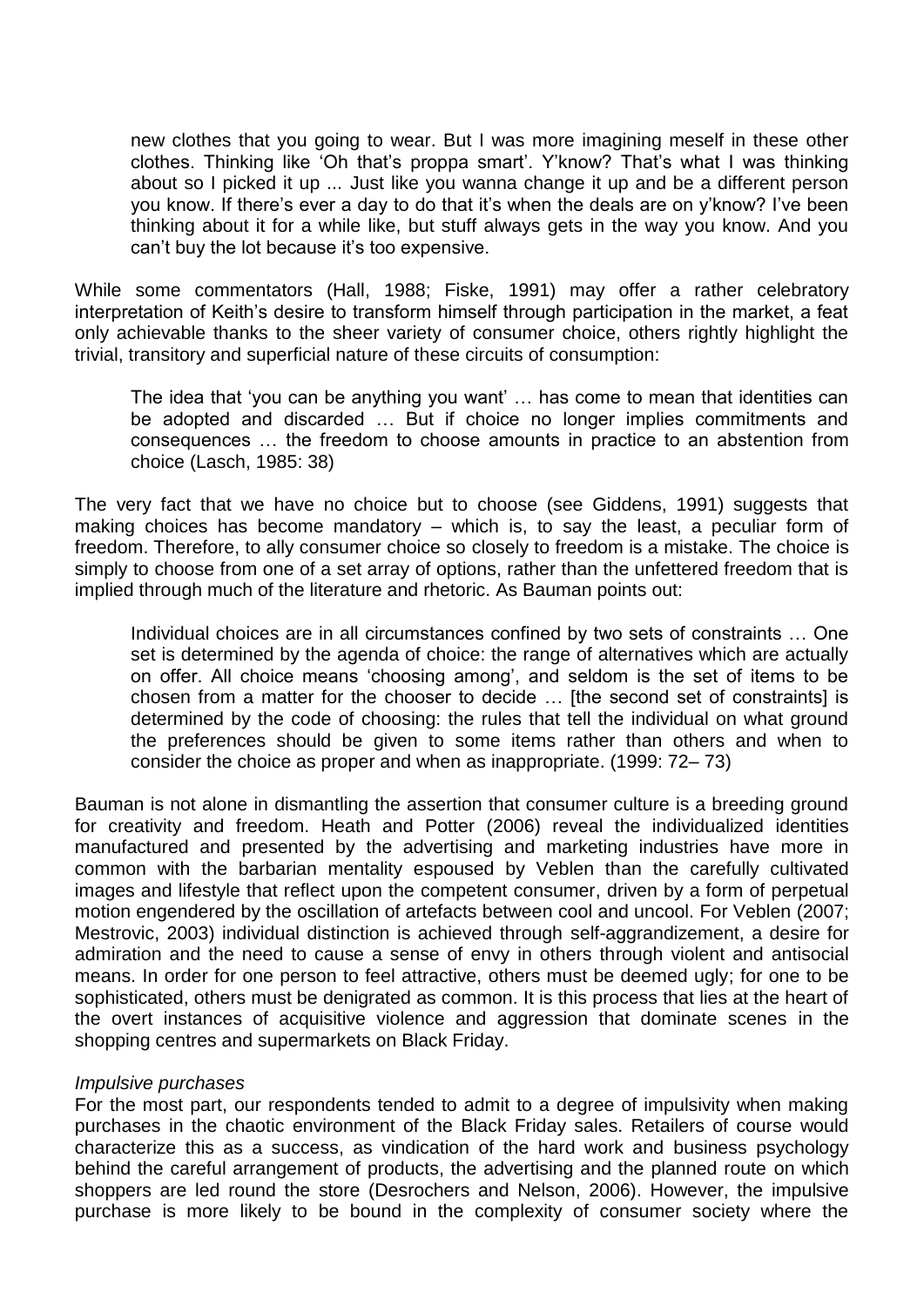gratification and temporary enjoyment drawn from making a purchase is an integral driver to consumer behaviour. In the absence of the symbolic efficiency that provided a degree of certainty and security to underpin social identity and community throughout modernity, moral relativism and the assertion of calculative advantage do little to address the anxieties and nagging doubts that lie at the centre of the human subject.

While most respondents admitted to making impulse purchases, Keith illustrates what appears to be an irrational desire to purchase new items, to accumulate more.

I got some jeans, got a few nice shirts for going out and that. Think I got some new shoes. But I don't really know how I ended up with three bags! [*Laughing*] Don't really know what I've got in there …. Hang on, let me find the receipt and I'll have a look. [*He fiddles around in his pockets for the receipt, finally checking his bags*]

You just kinda walk 'bout and keep seeing things. Deals like. And you think 'Oh that's not bad!' and you pick it off the rack like. And you keep doing it. And everyone else around youse is doing the same and you end up with this. [*Keith rummages through his bag*. *He pulls out a wallet and a Christmas jumper*]

See what I mean? Just grab stuff.

The form of impulse buy that Keith appears to be prone to lies at the heart of the success of Black Friday sales, at least as far as the retailers are concerned. From a marketing perspective, the headline deals aim to get bodies through the door – a small number of lossleaders are offset against the purchases made subsequently on their orchestrated journey around the store. When the bargains are gone, the shopper's eye is drawn to a more expensive alternative. The association of shopping with positive feelings increases the possibility that something, *anything* will be bought in its stead. The motivation to keep consuming, to endlessly keep moving with the tide of consumer culture appears irresistible – unsurprising, given that the alternative is a form of ontological irrelevance for individuals unable or unwilling to display competence in the circuits of consumption.

In an attempt to mitigate these pressures, individuals have to constantly be on the lookout for new experiences, products and goods, new identities, new emotions and even new relationships. These committed consumers are perhaps best described as neophiliacs (Campbell, 1987) or in Bauman's (2001) terms 'sensation gatherers'. For Bauman, as for Žižek, the pursuit of the new is bound up with a range of emotions. These new citizen consumers are characterized by impulsivity, narcissism and an unabated sense of dissatisfaction, a nagging feeling that something is missing (Winlow and Hall, 2009). Involvement in Black Friday shopping provides a break from the workaday monotony of everyday life. In the context of this sense of lack, consumer items promise to fill the void, and Black Friday, in combination with easily accessible forms of consumer credit negates any lingering attachment to the notion of deferred gratification. In this sense to not buy anything in the sales would be unthinkable, a wasted opportunity, even a source of anxiety. It is this moment, (the unbridled opportunity to acquire consumer items that discern the individual as a competent consumer, in possession of a cool, individualized identity) that takes precedence over anything that has come before or that is to follow. David Harvey captures the essence of this when he suggests that:

The immediacy of events, the sensationalism of the spectacle … become[s] the stuff of which consciousness is forged. (1989: 54)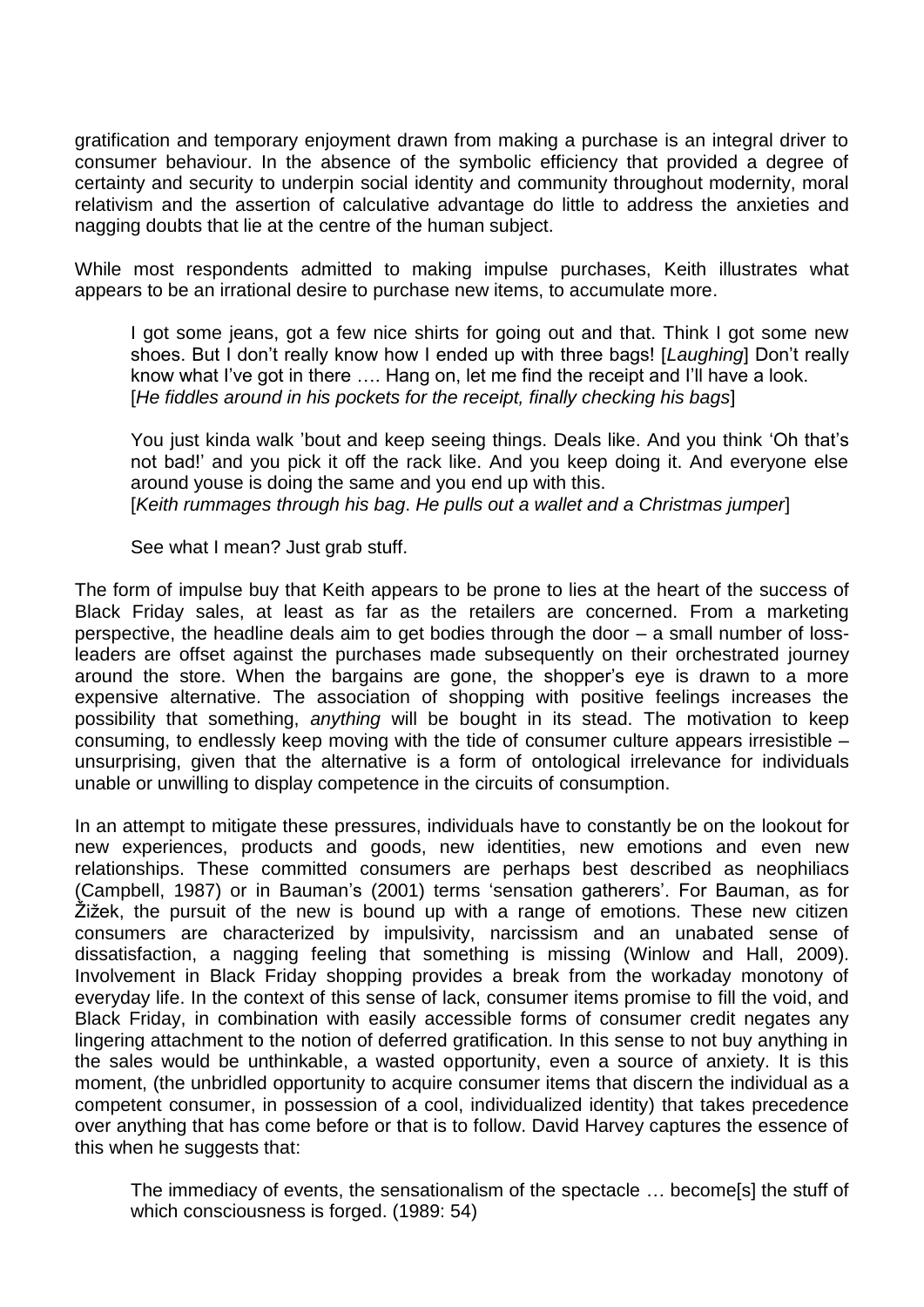The Black Friday sales offer a level of unparalleled immediacy for the shopper consumer – beyond that even of the next day delivery promise of Amazon Prime and other online retailers. The need to wait in order to replace consumer items and positional goods is nominally removed by the seductions of the grab-it-while it-lasts psychopathy of Black Friday. Violence and disorder associated with the US Black Friday shopping experience featured heavily in news reporting in the days leading up to Black Friday UK, and were paramount in any Internet search. Social media too played an important role, with Twitter feeds and Facebook pages creating a sense of suspense and expectation in the consumer. And of course the sight of cars and bodies laden with the spoils of the sales served to create a sense of missing out on the part of even the most casual observer.

In the context of Black Friday shopping, consumerism takes place within a social structure that rewards rather than sanctions the behaviours and actions that were widely reported in a way that denigrated those taking part. In this sense, the scenes of violence and disorder have to be contextualized against structural and symbolic forms of violence that permeate the shopping experience and society more broadly. Systemic violence is that 'inherent in the social conditions of global capitalism' (Žižek, 2008: 14), which remains invisible in comparison to subjective forms of violence – those forms of violence with a discernible victim and perpetrator. The structural forms of violence embody forms of conduct which are often 'socially permitted, encouraged or enjoined as a moral right or a duty' (Scheper-Hughes and Bourgois, 2004: 5). The systemic violence is embedded and naturalized through a range of media and marketing messages. Black Friday itself in its US incarnation is already familiar to UK consumers through conventional news media, but also through social media and American imported TV series, as Kate identifies here when describing how she is looking forward to witnessing the subjective violence that has become synonymous with Black Friday:

I saw a South Park episode mocking Black Friday. Then I actually watched some real videos about Black Friday and realized it wasn't that far from the mark. So I can't wait to see it.

#### *Spectacle/event*

Like Kate above, a number of respondents indicated that a key motivation for attending the Black Friday shopping sales lay in the consumption of the event as spectacle. The image loops on news media and YouTube videos prepared and seduced in equal measures. For some the visceral thrill of the possibility of violence served to diminish any stigma associated with being a group of males engaged in a traditionally female-dominated leisure activity – that of a shopping expedition, as the following excerpt from Keith illustrates:

Me and me mate Stef work evenings right and James is a student so he doesn't work. So we all got together down Spoons [JD Wetherspoon, a pub chain] nice and early for a breakfast and that. Then had a few beers to get a bit merry before coming in. And like we planned out where we wanted to go … just a day out isn't it? Like when you go to watch the football, you get down the pub early, get a few in like before you go to the ground. Have a few beers with mates, get a bit merry and that, makes the whole thing better—

James continues the story: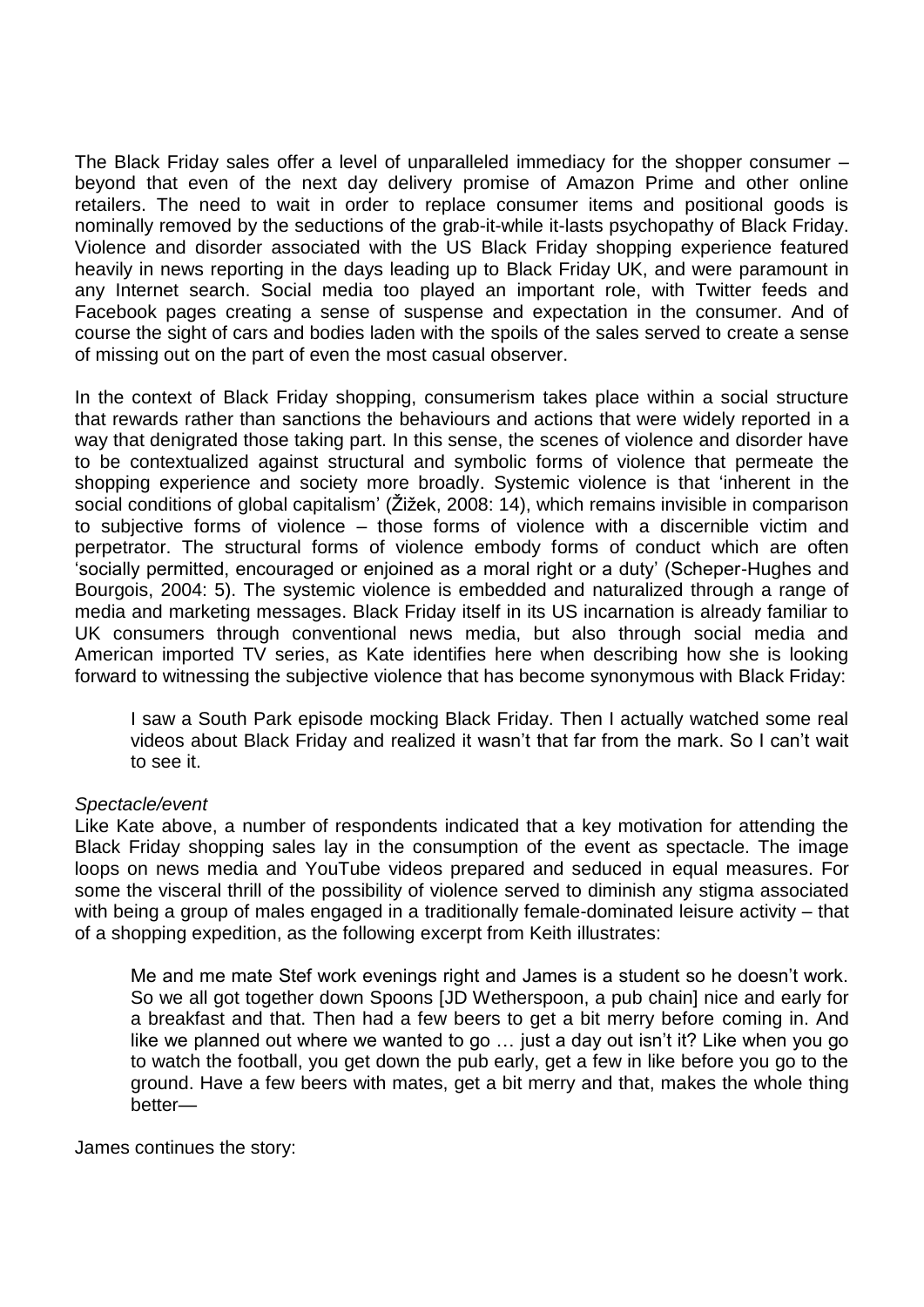Yeah we made a day of it. Got a bit pissed and come down here and see what all the fuss is about. None of us had been and it's like a big deal now over here. A thing everyone does and that and you see it on the news so thought we'd get involved.

It's kind of like when you go to a club. Going into a club sober is horrible. All the people acting like idiots. Everyone is off their heads. You kind of need it to fit in. Having a bit of a buzz on made it all much better. Usually I hate crowds, but after a few beers in and it was actually a laugh, like dealing with all the shit and the people and all that was better than anything I actually got.

Keith and James appear to be creating new leisure opportunities by combining their Black Friday shopping with visiting a pub and drinking alcohol. In this way, the gendered associations with shopping and in particular Christmas shopping – that is, that women are socialized to take the tasks associated with shopping and gift giving more seriously than men (Fischer and Arnold, 1990), are mitigated by the visceral aspects of the events that have more in common with the organized disorder of the night time economy than the mall or supermarket.

The sense of event created by the marketing around Black Friday – the widely publicized deals, the early opening hours, the limited one-day only prices engendered a palpable anxiety among our respondents of an opportunity to be a part of something passing them by:

Kate: I kind of get it, I think. Like it is crazy, but I think it's just an opportunity. People don't wanna miss out. Like we don't even wanna buy anything but we're still here. It's just a thing. The news and that and Twitter have been making a big deal out of it. It's almost like a really good party and you don't wanna be the only one who didn't go … I can't wait! So many people are already here. I've always seen the videos and heard about it and stuff, but where I'm from, it's only a small little town so it's not as crazy.

For some, the promise of violence, the opportunity to be on the periphery of something exciting was part of the draw

Stephanie: I've come here to see people fight. It's so funny. Especially watching the staff just dreading their lives. It's kind of a guilty pleasure. Like watching Jeremy Kyle. Except I'm not that guilty about it [*laughs]*. Just watching people lose their minds is hilarious. We're totally gonna stir it up though, Like get in there and just start pushing and that, reach for things that other people are trying to get, start a tug of war and just watch them implode! [*Laughs*].

Kate: Yeah. Just like, be part of it. I don't really want anything either. Just like watching how people act and that and like, getting in there. Like, I remember watching the riots and thinking it looked so fun! I would've definitely joined in with that.

For Kate, it appears that memory and the sense of having previously missed out on an unparalleled consumerist event in the London riots of 2011 (See Treadwell et al., 2013, Moxon, 2011) has caused a lingering sense of regret, which can be assuaged through a renewed opportunity for disorder and consumption. The importance of memory in subjective experiences is worth developing in more detail here. As Bauman (2003) has noted, biography and identity are no longer ascribed to the individual, but must be pursued, earned and displayed in the main through the acquisition and display of consumer goods and experiences. As such, it becomes a task, with responsibility for success or failure placed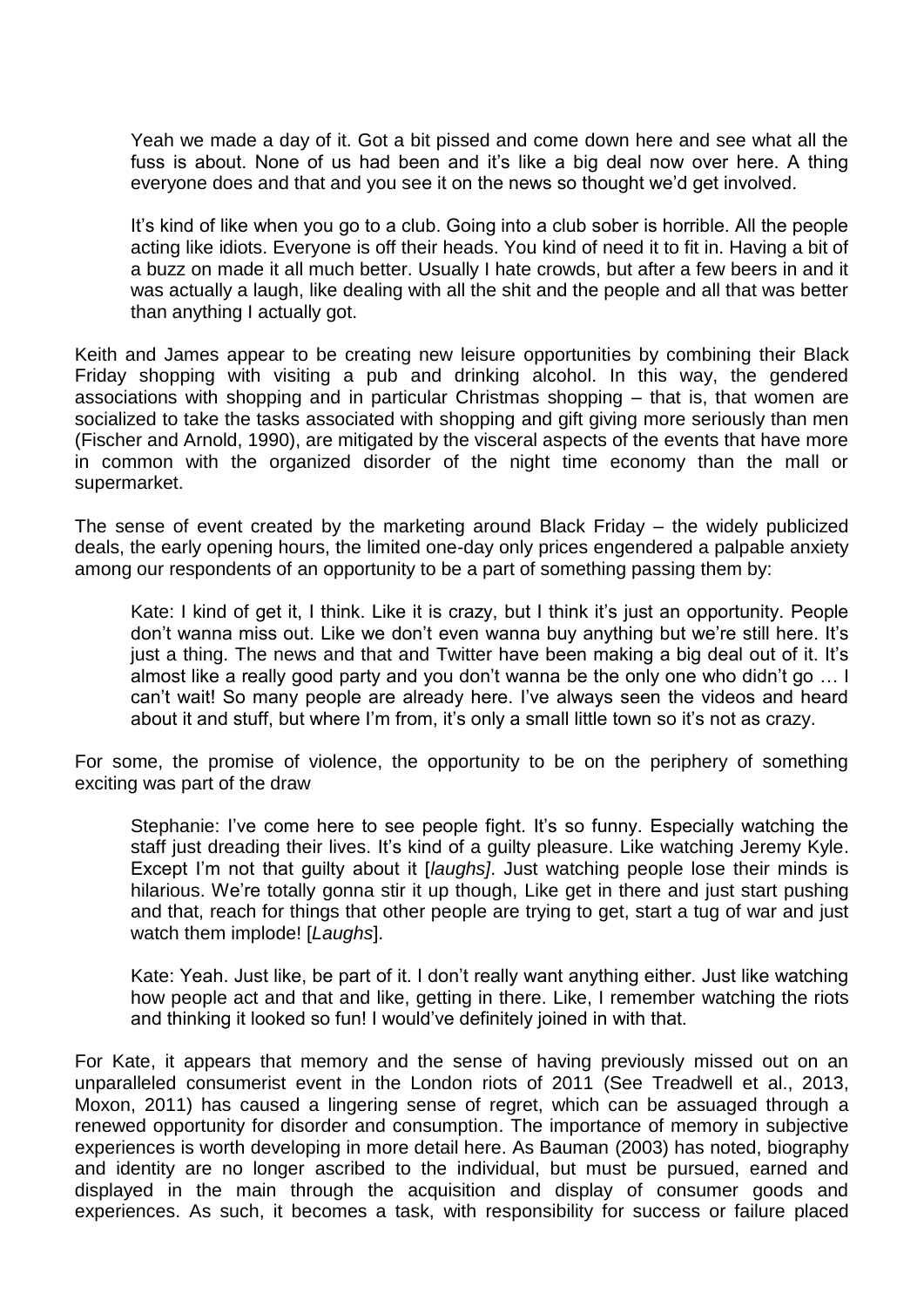firmly in the lap of the individual (Beck and Beck-Gernsheim, 2002). In this way we internalize a missed opportunity to engage in experiential markets as a lost opportunity to engage in the hedonism that is for many viewed as a compulsory part of consumer culture. The UK riots and the attendant looting of 2011 represents one of these missed opportunities for Kate and others who drew the same parallel throughout the research, and as such exists as a memory which impacts the behaviours of some individuals with respect to Black Friday shopping. For Walter Benjamin (1999) a critical re-reading of biographical history is viewed as a 'technique of awakening' which allows the individual to take control of a memory. Winlow and Hall (2009) develop this concept to explain the way in which violent men view and act within new social interactions as a way of taking control of memories of past situations in which they have experienced humiliation, a cathartic process that resituates the previous failing. It is not too much of a leap to adhere this process to Kate's self-admonishment for having missed out on the opportunities offered by the period of looting associated with the riots of 2011. Her regret around not being involved in this free-for-all is bound up with the imagining of *what might have been*, the image loops of mainstream and social media displaying individuals and their 'hauls' of consumer items, clothing and electronic goods that were obtained for free, simply by turning up.

The role of social media is important in displaying to others that you were there, that you were part of an important event, and you have a story to tell. The necessity to document experience in this way is exemplified by Sunjay, who states:

Like, it's all about the experience innit? That's why I came. So I guess people wanna like put their videos up on Facebook and Vine and that. Make sure you don't miss the carnage and see who can get the best video.

This kind of behaviour was reflected in all the big crowds and store openings. The desire to not just be involved in the consumption of goods, but the consumption of the event actively contributed to the disorder. In all the instances of violence we witnessed, there was an attendant surge of people pushing, shoving, and sometimes fighting in an attempt to get the best vantage point.

### **Conclusion**

The question as to whether Black Friday constitutes a permanent addition to the shopping and sales calendar in the UK is perhaps best answered by the websites of the major retailers involved in 2014. Pages were almost immediately updated, and web-page placeholders uploaded promising of more deals, lower prices, and offering myriad ways to stay in touch through a range of online communication routes. Whether or not we witness the same forms of violence and disorder to the same extent in the future is of course unknown. However, we would tentatively claim that the data presented here suggests that this would be a strong possibility. The ritualistic planning associated with Black Friday shopping illustrates perhaps the confirmation of the event as Event, a competitive arena in which success is measured through competence in the marketplace which in turn is illustrated through the bulging shopping bags, the dented credit cards and the 'war stories' familiar from other consumer markets such as the night time economy.

In this article we have positioned the importation of Black Friday from the US into the UK as indicative of the cultural dominance of consumer capitalism and its chief behavioural characteristic of narcissistic individualism. Arguably, the market's primary victory has been the generation of cynicism towards forms of collective identity, increasingly positioning them as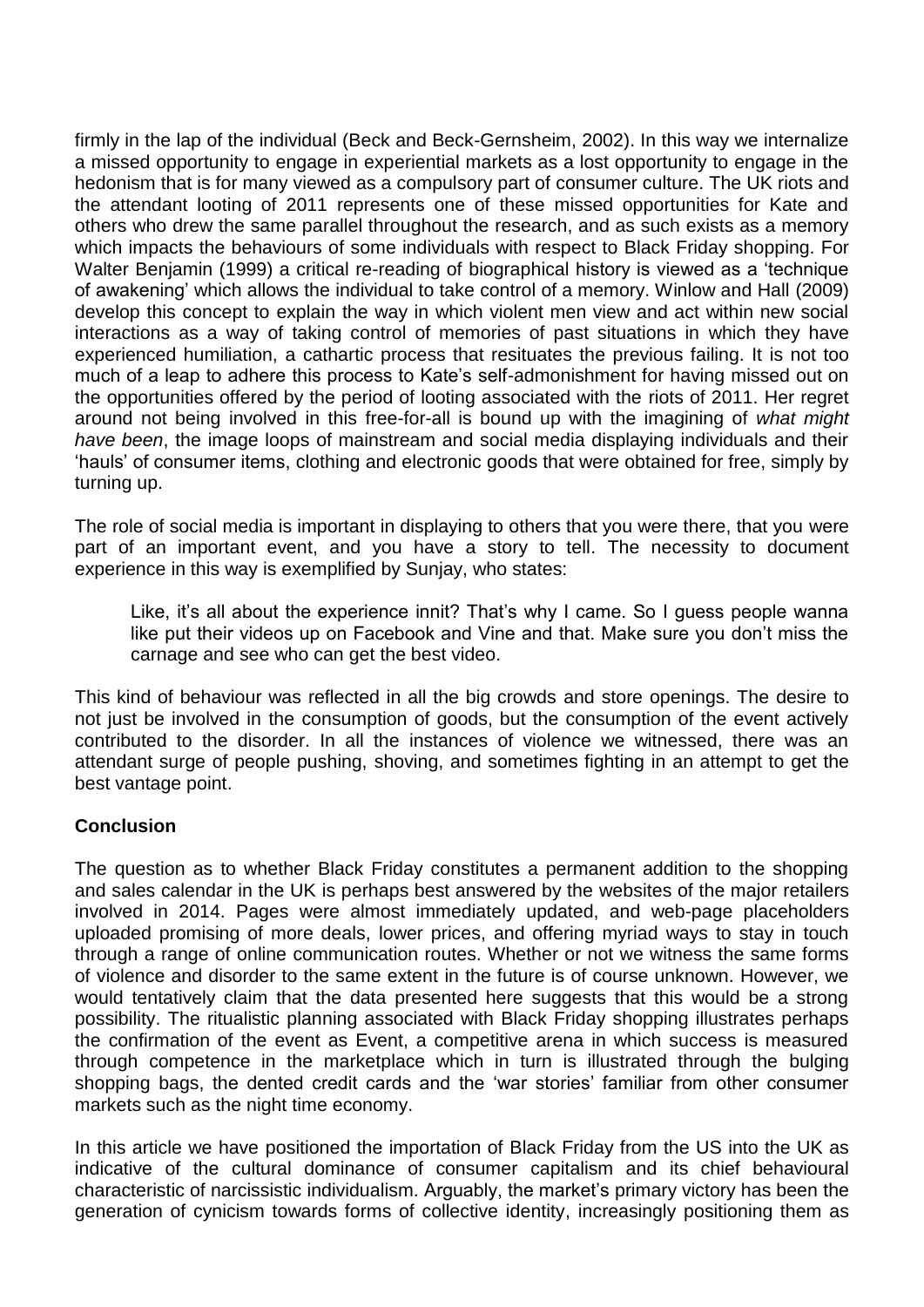oppressive burdens on the individual's life project, while at the same time offering a range of alternative and easily attainable lifestyles, all of which are buttressed by global economic shifts which have changed the nature of work, politics, social class and community. However, while this consumer-based individualism has been celebrated as a liberating opportunity by some, this paper has argued that this set of conditions merely contributes to the late-modern subject's increasing entrapment in the superego's command to enjoy above all else, compulsively perpetuating the anxiety-inducing cycle of consumption and discarding. We need to continue interrogating the meaning and motivations of the practice of shopping and consumption within the historical, political, economic and cultural developments that surround it if we are to provide critical accounts of the predictable violence that is likely to feature at such consumer events in years to come.

# **References**

Anderson, E. (2011) *The Cosmopolitan Canopy: Race and Civility in Everyday Life*. WW Norton & Company.

Appadurai, A. (1986). *The social life of things: commodities in cultural perspective*. Cambridge: Cambridge University Press.

Augé, M. (2008) *Non-Places: An Introduction to Supermodernity*. Tr. John Howe. London and New York: Verso.

Bakan, J. (2011) *Childhood Under Siege: How Big Business Targets Your Children*. Simon and Schuster.

Bauman, Z. (1999) *In Search of Politics*. Stanford University Press.

Bauman, Z. (2001) 'Consuming life', *Journal of Consumer Culture*, 1(1): 9–29.

Bauman, Z. (2003) *Intimations of Postmodernity*. London: Routledge.

BBC News (2014) 'Black Friday: Police called as sales turn ugly', 28 November 2014 (www.bbc.co.uk/news/uk-30241459).

Beck, Ulrich and Beck-Gernsheim, Elisabeth (2002) *Individualization: Institutionalized Individualism and Its Social and Political Consequences.* London: Sage.

Benjamin, W. (1999) *The Arcades Project*. Harvard University Press.

Bourdieu, P. (1984) *Distinction: A Social Critique of the Judgement of Taste*. Harvard University Press.

Burke, R. (1997) 'Do you see what I see? The future of virtual shopping', *Journal of the Academy of Marketing Science,* 25(4), 352–360.

Campbell, C. (1987) *The Romantic Ethic and the Spirit of Modern Consumerism*. Oxford: **Blackwell**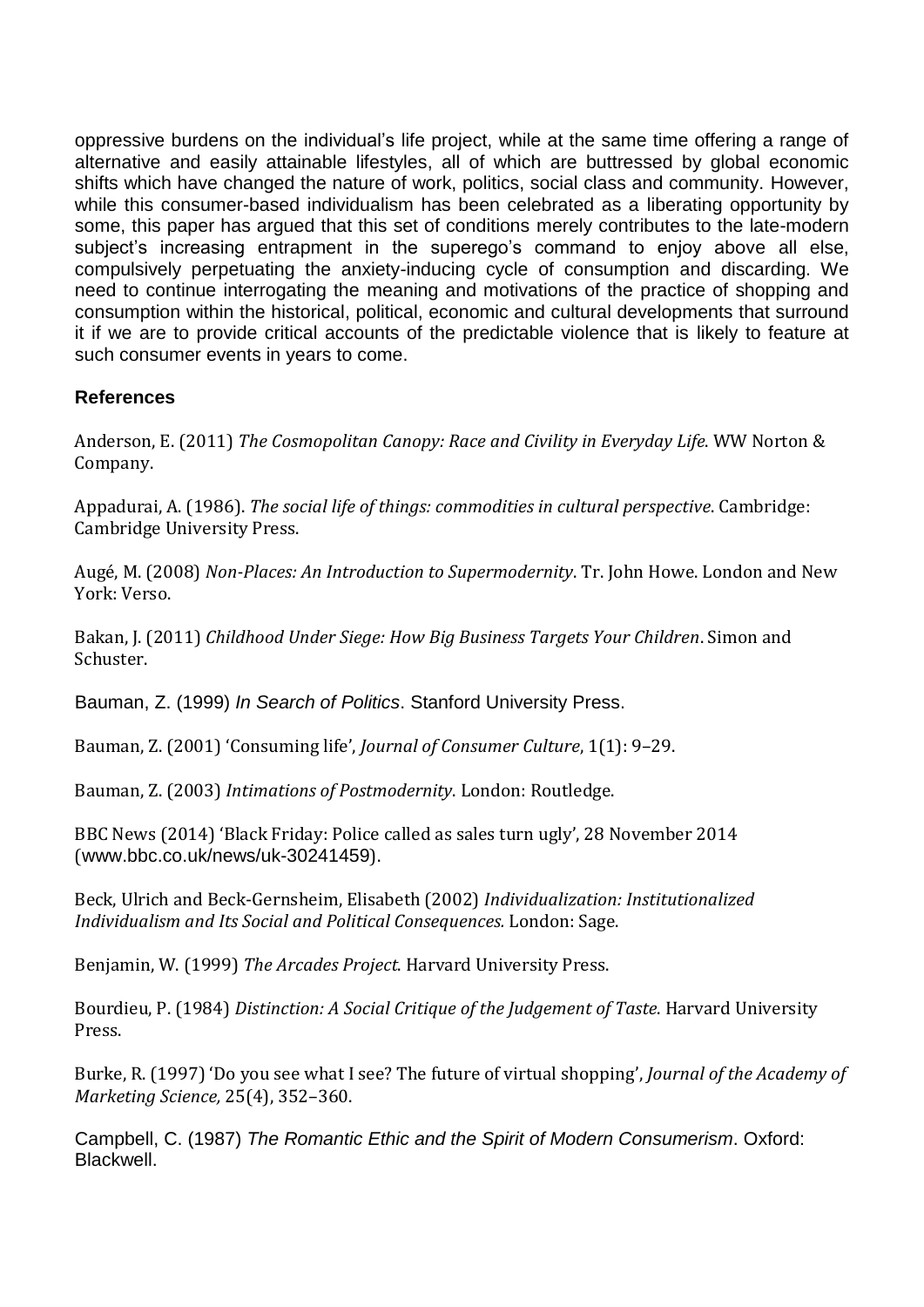ComScore, Inc. (2014) 'Thanksgiving and Black Friday see online buying bonanza as both days surpass \$1 billion in desktop spending*',* 30 November 2014 (www.comscore.com/Insights/Press-Releases/2014/11/Thanksgiving-and-Black-Friday-See-Online-Buying-Bonanza-as-Both-Days-Surpass-1-Billion-in-Desktop-Spending).

De Jong, A. and Schuilenburg, M. (2006) *Mediapolis: Popular Culture and the City*. Rotterdam: 010 Publishers.

Desrochers, D.M. and Nelson, P. (2006) 'Adding consumer behavior insights to category management: Improving item placement decisions', *Journal of Retailing*, 82(4), 357–365.

Fischer, E. and Arnold, S.J. (1990) 'More than a labor of love: Gender roles and Christmas gift shopping', *Journal of Consumer Research*, 333–345.

Fisher, M. (2009) *Capitalist Realism: Is There No Alternative?* London: Zero Books.

Fiske, J. (1991) *Understanding Popular Culture*. London: Routledge.

Giddens, A. (1991) *Modernity and Self-Identity : Self and Society in the Late Modern Age*. Oxford: Polity Press; Basil Blackwell.

Hall, S. (1988) *The Hard Road to Renewal: Thatcherism and the Crisis of the Left*. Verso.

Hall, S. (2012) 'The solicitation of the trap: on transcendence and transcendental materialism in advanced consumer-capitalism', *Human Studies*, 35(3), 365–381.

Hall, S., Winlow, S. and Ancrum, C. (2008) *Criminal Identities and Consumer Culture: Crime, Exclusion and the New Culture of Narcissism.* Cullompton: Willan.

Harvey, D. (1989) *The Condition of Postmodernity*. Oxford: Blackwell.

Hayward, K. (2012). Pantomime justice: A cultural criminological analysis of 'life stage dissolution'. *Crime, Media, Culture*, *8*(2), 213-229.

Heath, J. and Potter, A. (2006) *The Rebel Sell.* Chichester: Capstone.

Hirsch, F (1977). *The Social Limits to Growth*. London: Routledge & Kegan Paul.

Horsley, M. (2015) *The Dark Side of Prosperity: Late Capitalism's Culture of Indebtedness.* London: Ashgate.

James, O. (2010) *Britain On the Couch: How Keeping Up with the Joneses Has Depressed Us Since 1950*. Random House.

Jarvenpaa, S.L. and Todd, P.A. (1997) 'Is there a future for retailing on the internet?', in Robert A. Peterson (ed.), *Electronic Marketing and the Consumer*. Thousand Oaks, CA: Sage, 139–154.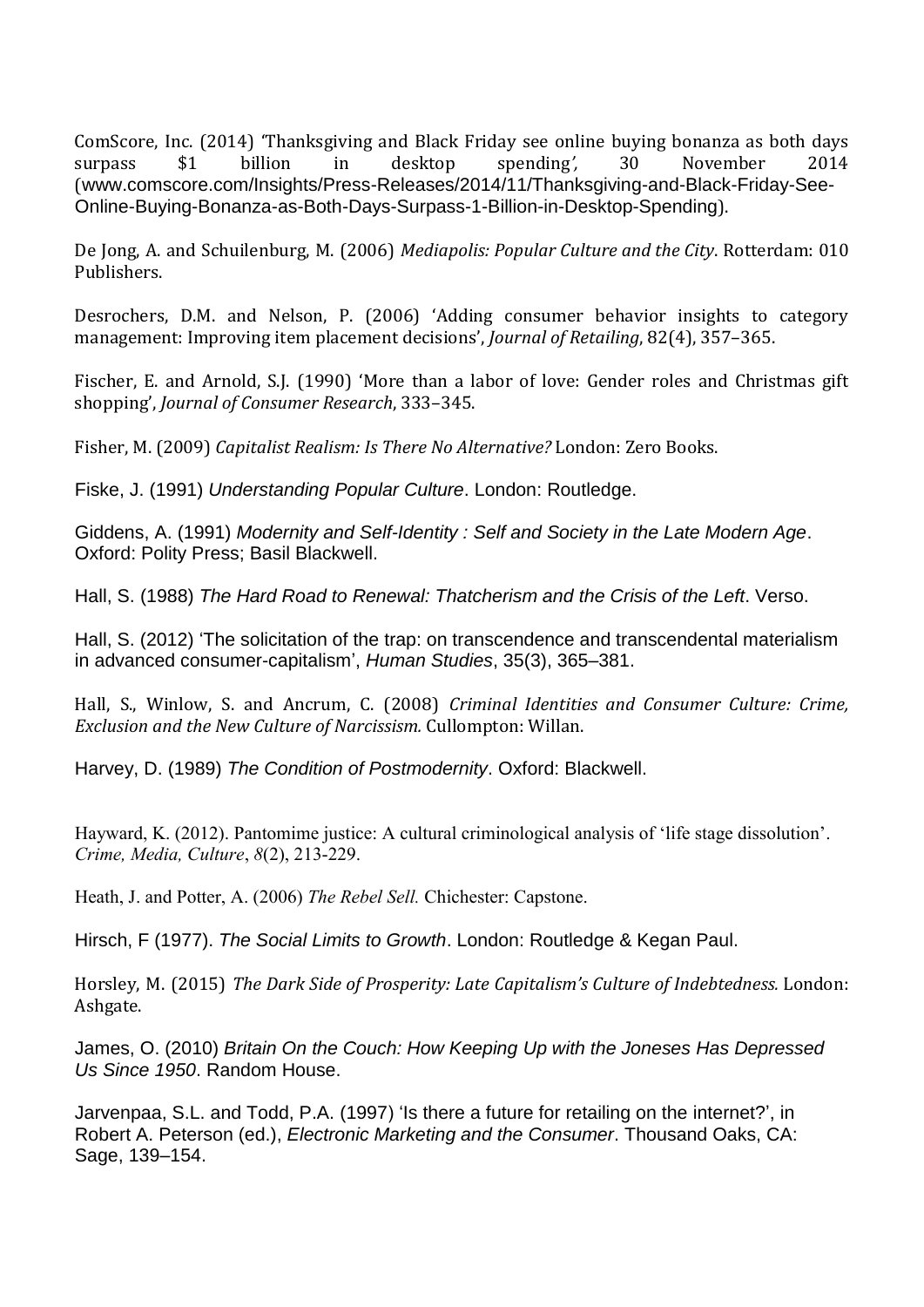Lasch, C. (1985) *The Minimal Self: Psychic Survival in Troubled Times*. WW Norton & Company.

Mestrovic, S. (ed.) (2003) *Thorstein Veblen on Culture and Society*. London: Sage.

Moxon, D. (2011) 'Consumer culture and the 2011 riots', *Sociological Research Online,* 16(4) (www.socresonline.org.uk/16/4/19.html).

ONS (2014) 'An international perspective on the UK – Gross Domestic Product' (www.ons.gov.uk/ons/dcp171766\_360847.pdf ).

Rasmus, J. (2010) *Epic Recession: Prelude to Global Depression*. Pluto Press.

Raymen, T. (2015) 'Designing-in crime by designing-out the social? Situational crime prevention and the intensification of harmful subjectivities', *British Journal of Criminology* (http://m.bjc.oxfordjournals.org/content/early/2015/07/19/bjc.azv069.abstract)

Ritzer, G. (1993) *The McDonaldization of Society*. Thousand Oaks: Pine Forge Press.

Ritzer, G. (2001) *Explorations in Social Theory: From Metatheorizing to Rationalization*. London: Sage.

Scheper-Hughes, N. and Bourgois, P.I. (eds) (2004) *Violence in War and Peace*. Blackwell.

Smith, O. (2014) *Contemporary Adulthood and the Night-Time Leisure Economy*. London: Palgrave MacMillan.

Stebbins, R.A. (1997) 'Casual leisure: a conceptual statement', *Leisure Studies*, 16(1): 17–25.

Swilley, E. and Goldsmith, R.E. (2013) 'Black Friday and Cyber Monday: Understanding consumer intentions on two major shopping days', *Journal of Retailing and Consumer Services*, 20(1): 43–50.

Tauber, E.M. (1972) 'Why do people shop?', *Journal of Marketing,* 36: 46–59.

Treadwell, J., Briggs, D., Winlow, S. and Hall, S. (2013) 'Shopocalypse Now: Consumer Culture and the English Riots of 2011', *British Journal of Criminology*, 53: 1–17.

Veblen, T. (2007) *The Theory of the Leisure Class*. Oxford University Press.

Weigratz, J. (2010) 'Fake capitalism? The dynamics of neoliberal moral restructuring and pseudodevelopment: The case of Uganda', *Review of African Political Economy,* 37:123–137.

Williams, R. (2014) 'Fans queue outside Apple's London stores for new iPhone 6', *Telegraph.co.uk ,* 19 September 2014 (www.telegraph.co.uk/technology/apple/iphone/11106696/Fans-queue-outside-Apples-London-stores-for-new-iPhone-6.html).